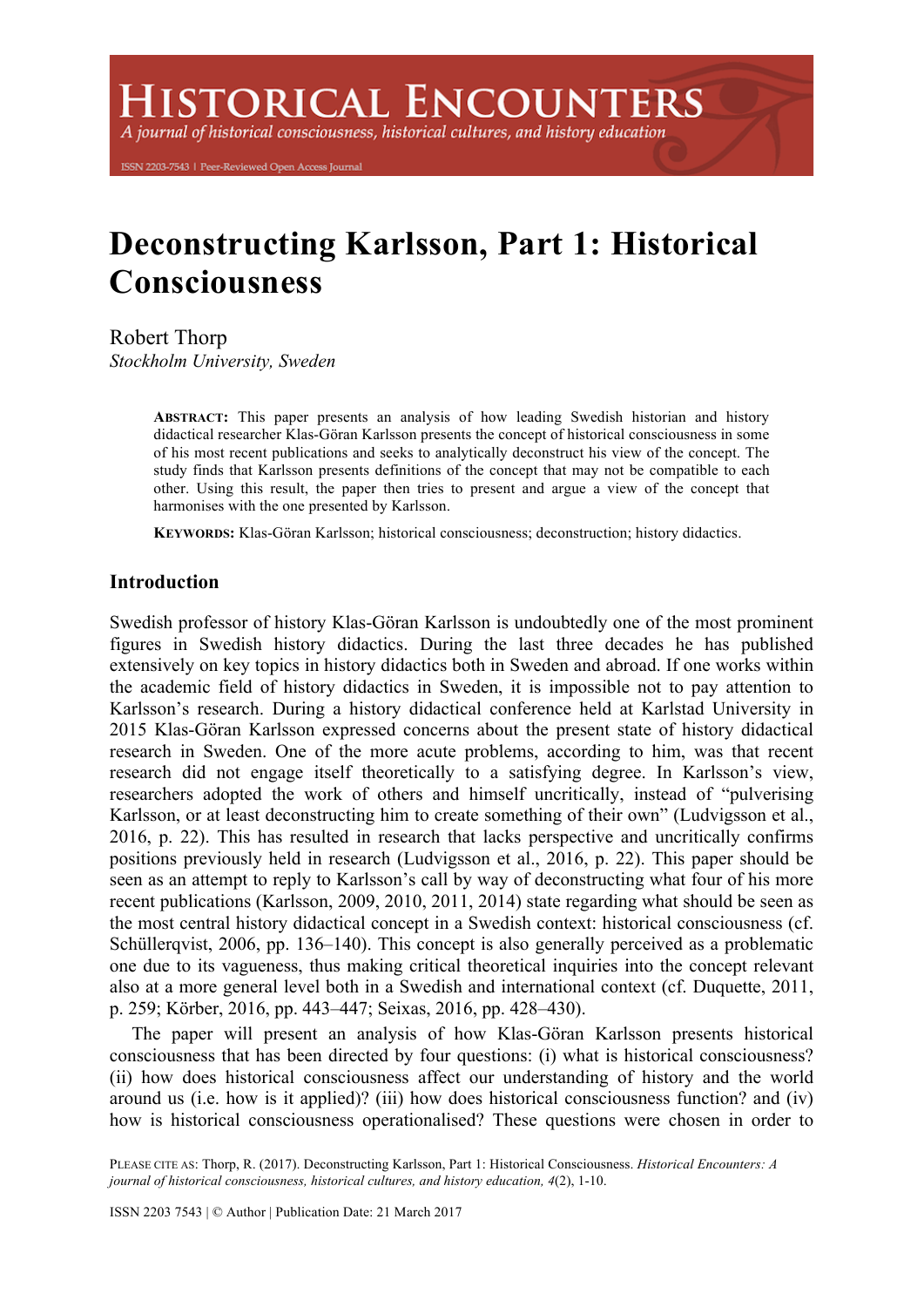cover what can be perceived to be crucial theoretical aspects regarding the concept (cf. Thorp, 2013, pp. 221–222). A rather straightforward methodology has been applied to carry out this study. Four texts recently published by Klas-Göran Karlsson that have longer sections devoted to historical consciousness were chosen in order to allow in-depth analyses of Karlsson's view of the concept in texts that hopefully represent his latest positions regarding the concept. The presentation of the results of these analyses will be divided into three sections: the first section will be deal with how the concept is defined, how it is applied, how it functions, and how it is operationalised in the studied texts. The second section ('Deconstruction') will discuss these results and the third section ('Reconstruction') will suggest a possible approach to the concept. This will be followed by a brief conclusion both highlighting the most important results of the present study and suggesting how to move forward.

## **Historical consciousness according to Karlsson**

#### *Definition*

Klas-Göran Karlsson presents five views of historical consciousness in the studied texts that could serve as a basis for stipulating a definition of the concept. A first view of historical consciousness that is offered in all of the analysed texts is one that regards the concept as a temporal processor or compass that enables us to orientate in time (Karlsson, 2009, p. 49, 2010, p. 53, 2011, p. 37, 2014, p. 58). With this view historical consciousness becomes an entity that helps us orient in time and create meaning in life. This is done by relating us to temporal relationships or dimensions that are longer than our own lifespans (Karlsson, 2014, p. 58). The second view of the concept that is offered is one that Klas-Göran Karlsson ascribes to German historian and history didactical researcher Karl-Ernst Jeismann: historical consciousness is the relationship between our interpretation of the past, understanding of the present and perspectives on the future (Karlsson, 2009, p. 48, 2010, p. 56, 2014, p. 58). Thus, historical consciousness is not a processor or a compass but rather the relationship between how we perceive and approach what is past, present, and future. A third view offered by Karlsson is historical consciousness as present knowledge that human kind and all our social institutions and forms of social interaction exist in time, and thus have a past, a present and a future (Karlsson, 2009, p. 49, 2010, p. 53). This turns the concept into a kind of knowledge of historicity: historical consciousness is the knowledge that everything is historical and exists in time. A fourth view provided by Karlsson equates historical consciousness with the presence of the past, the present and the future (Karlsson, 2014, pp. 57, 58–59). Here historical consciousness becomes a presence of all temporal dimensions. The fifth view of historical consciousness that can be found in Karlsson's texts defines it as all mental operations that create historical meaning (Karlsson, 2010, p. 55). Historical consciousness is what we use to create meaning in history or from a historical perspective.

## *Application*

A first application of historical consciousness offered by Klas-Göran Karlsson is one that helps us understand that we are both created by history and creators of history (Karlsson, 2009, p. 55, 2011, pp. 35–36). Through our historical consciousness we gain an insight that we are part of social and cultural communities with historical dimensions and that we have a role to play in these communities. A second application applies historical consciousness to enable us to situate ourselves in an extended temporal flow that gives meaning to our lives (Karlsson, 2010, p. 53, 2011, p. 34, 2014, p. 59). We are able to understand that we are part of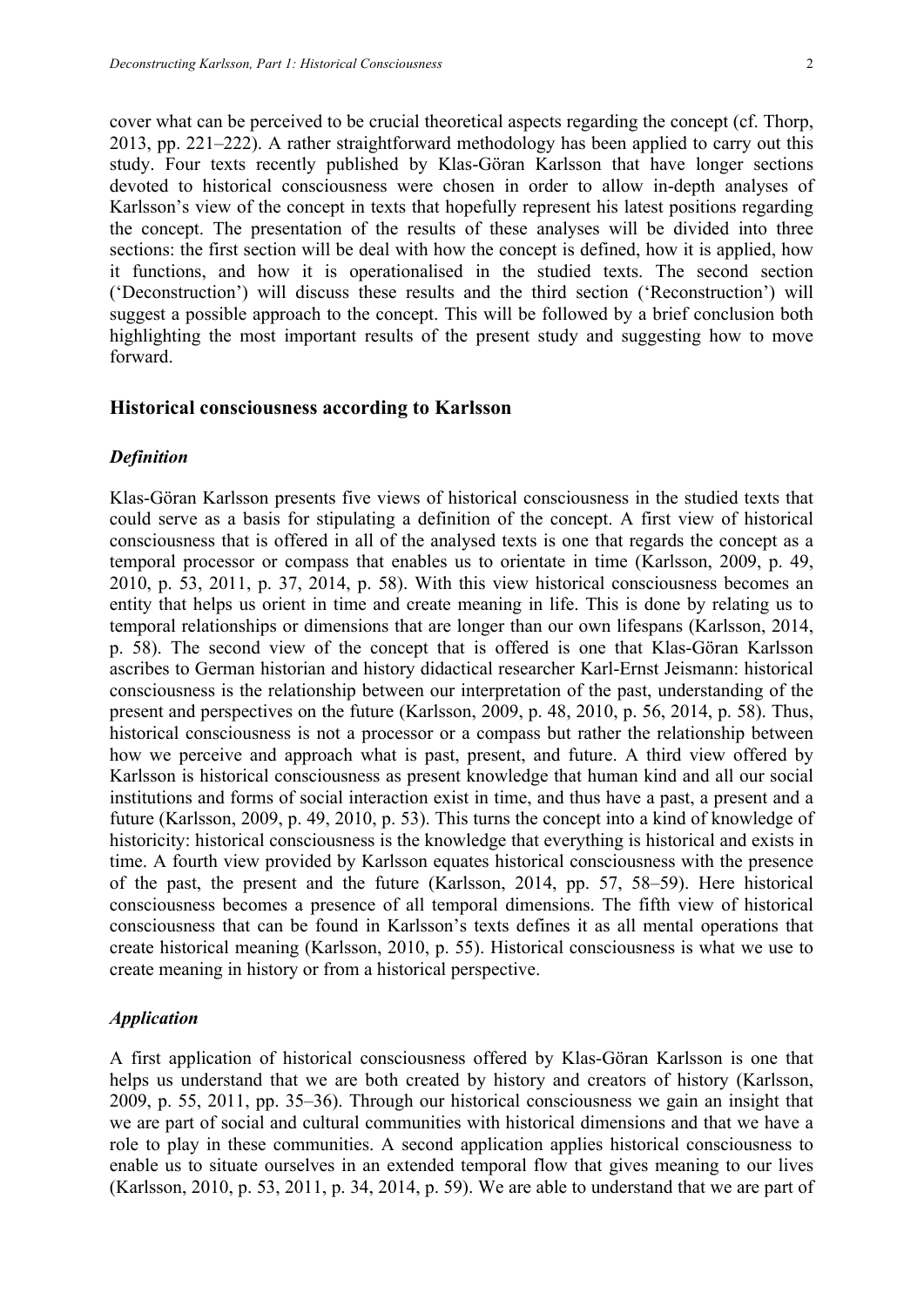a dimension of time that extends our present experiences and lifespans, thanks to our historical consciousness. Karlsson furthermore regards historical consciousness as the basis of orientation, sense-making, and identity construction (Karlsson, 2009, p. 48, 2011, p. 38, 2014, p. 57) and this is the third application found in the studied texts. Here historical consciousness is not merely applied as that which enables us to situate ourselves in an extended temporal flow, but also as that which helps us make sense of things and construct our identities. A fourth application provided by Karlsson is that historical consciousness relates to how the three tense forms affect and interact with each other to provide an understanding of how historical change happens (Karlsson, 2009, pp. 50–51). The final application (inspired by John Lukacs) applies historical consciousness as an insight about the incompleteness of history (Karlsson, 2014, p. 60), i.e. through our historical consciousness we are given an understanding of how history is always someone's history and thus contingent on this fact.

#### *Function*

The third aspect I analysed was what functions of historical consciousness that are presented in the studied texts. In other words, how does Klas-Göran Karlsson represent the functions and uses of historical consciousness to us? A first function of the concept he presents is a heuristic one (Karlsson, 2010, p. 54, 2011, p. 39, 2014, p. 58). Here historical consciousness functions as a heuristic tool that enables us to uncover new aspects of history, apply different perspectives and ask different questions to it. Another way historical consciousness functions is to provide us with agency: through making us aware of the fact that we are both created by and creators of history, it functions as a kind of instigator or catalyst for agency. A third function of historical consciousness is that of providing us with an ability to articulate ourselves to give a meaningful temporal direction in time (Karlsson, 2009, p. 53, 2014, p. 60). With this view, historical consciousness functions as a way of making us articulate historical narratives. Another function stipulated by Karlsson is that historical consciousness functions as a means of confirming and justifying our present knowledge and social relationships (Karlsson, 2010, p. 56), i.e. through our historical consciousness we are given means to argue for and justify why the knowledge we have and relationships we adhere to have come to be the way they are. It could also function to normatively argue for contemporary conditions. Finally, historical consciousness can also function as a kind of a language: it provides us with the means to talk comprehensibly about dimensions of time and function as active individuals and citizens (Karlsson, 2009, p. 48).

#### *Operationalisation*

The final aspect of how historical consciousness is presented in the works by Klas-Göran Karlsson I have studied is how it is manifested, i.e. what operationalises and sets historical consciousness in motion. The first operationalisation offered by Karlsson is that historical consciousness is activated by borderline events or paradigmatic changes (Karlsson, 2009, pp. 54–55, 2010, p. 58, 2011, p. 36). Examples of such changes can be the fall of communism in Russia or more broadly, the end of the Cold War: these changes prompt people to re-negotiate and re-evaluate their notion of and relationship to history, and this in turn engages their historical consciousnesses. In a similar vein, Karlsson also proposes that historical consciousness is operationalised when history touches our personal lives (Karlsson, 2011, p. 34) or when questions related to our identities are awoken through history (Karlsson, 2009, p. 52). An example of how this works is provided:

The day you realise that your grandfather not only *has* a face much more wrinkled than yours, but also make the reflection that your own face in due time, if you may live and keep your health, *will*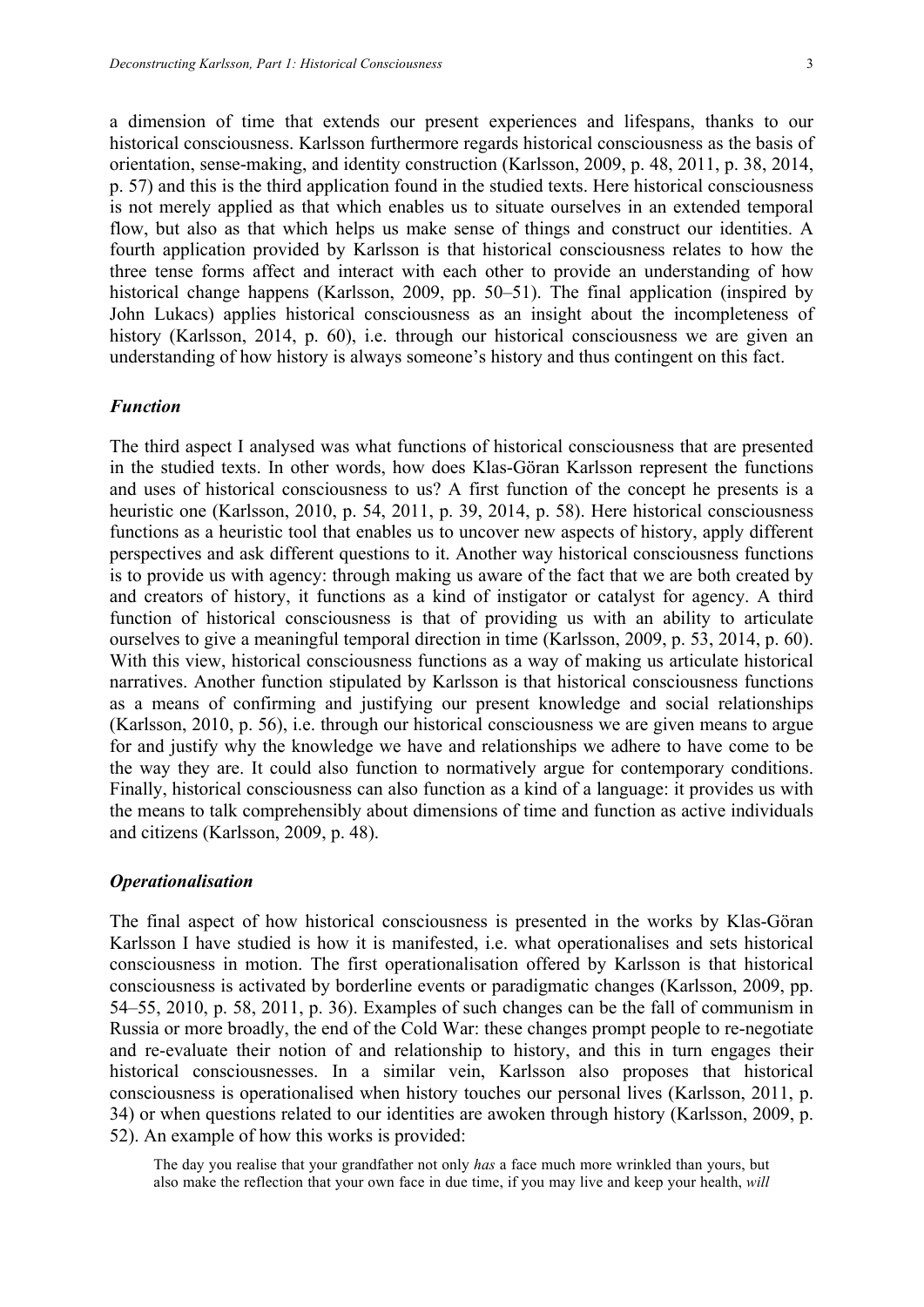*become* just as wrinkled as your grandfather's, and – mind-boggingly enough – your grandfather's face once *was* just as smooth as yours, you have without a doubt activated your historical consciousness by widening and deepening your understanding of time in a contemporary observation or situation. You have received a multidimensional reflection of yourself and you have become more self-reflective. (Karlsson, 2014, pp. 62–63)

Through an understanding of how time and history transcends your individual life span, you have activated your historical consciousness in an understanding of time that connects past, present and future perspectives. Karlsson furthermore claims that historical consciousness is activated when basic dimensions and values in human life are touched upon by history (Karlsson, 2010, p. 57, 2014, pp. 64–65). Such basic dimensions can be matters of life and death and values relating to questions of good versus evil, justice versus injustice, et cetera.

#### **Deconstruction**

In the presentation above we have been given what could be called a rather multifaceted but also diverse picture of historical consciousness. This section will analyse the results above and deconstruct the image of historical consciousness presented in the studied texts. The presentation below will follow the same disposition as the sections above, i.e. I will start with the concept's definition and then move on to how it is applied, et cetera.

A first crucial step in theoretically making sense of how a concept works is by looking at its definition: do we have a definition of the concept that can work as a basis for further theoretical inquiries? As shown, Karlsson offers five views of historical consciousness that may work as a basis for stipulating a definition of the concept. The first view presents historical consciousness as a temporal processor or compass that enables people to orientate in time. With this view, historical consciousness can be regarded as a certain capacity or competency individuals may have that enables them to make a certain sense of time and/or history. This could be perceived as relating to the fifth view of historical consciousness outlined above: that of historical consciousness as all mental operations that create historical meaning. What these views have in common is that they seem to place emphasis on what we use to create meaning: it can be through a temporal processor or compass or through mental operations. One difficulty, however, is that they do not specify what historical consciousness *in itself* may be. Instead we may be able to back-track it through how it creates meaning or helps us orientate in time. The temporal processor or mental operations that do this is historical consciousness. Unfortunately, this does not help us much in understanding what historical consciousness is for two reasons. Firstly, almost anything can be used to create meaning or orientate in time, hence it becomes difficult to say what historical consciousness is using this definition. Secondly, this does not specify *what kind* of processor or mental operations for orientation or meaning making we are dealing with. Surely there are many different ways of orientating or making sense of history, but Klas-Göran Karlsson is not specific about what definition of the concept he is referring to and this makes it hard to say what historical consciousness may be and how to understand its applications, et cetera.

A view presented by Karlsson that does specify a certain kind of meaning making in relation to history is the third one above: historical consciousness as the knowledge that man and all social institutions exist in time and thus have a past, present and a future. This is quite similar to the fourth view that states that historical consciousness is the presence of the past, present and the future, since it could be regarded as similar to a notion of historicity. Here a sense of historicity is equated with historical consciousness, and here we would have a way of specifying what it is. If a person expresses knowledge that we and our social environments exist in time and have a past, present and future, that person would be expressing his or her historical consciousness. This definition does, however, reduce historical consciousness to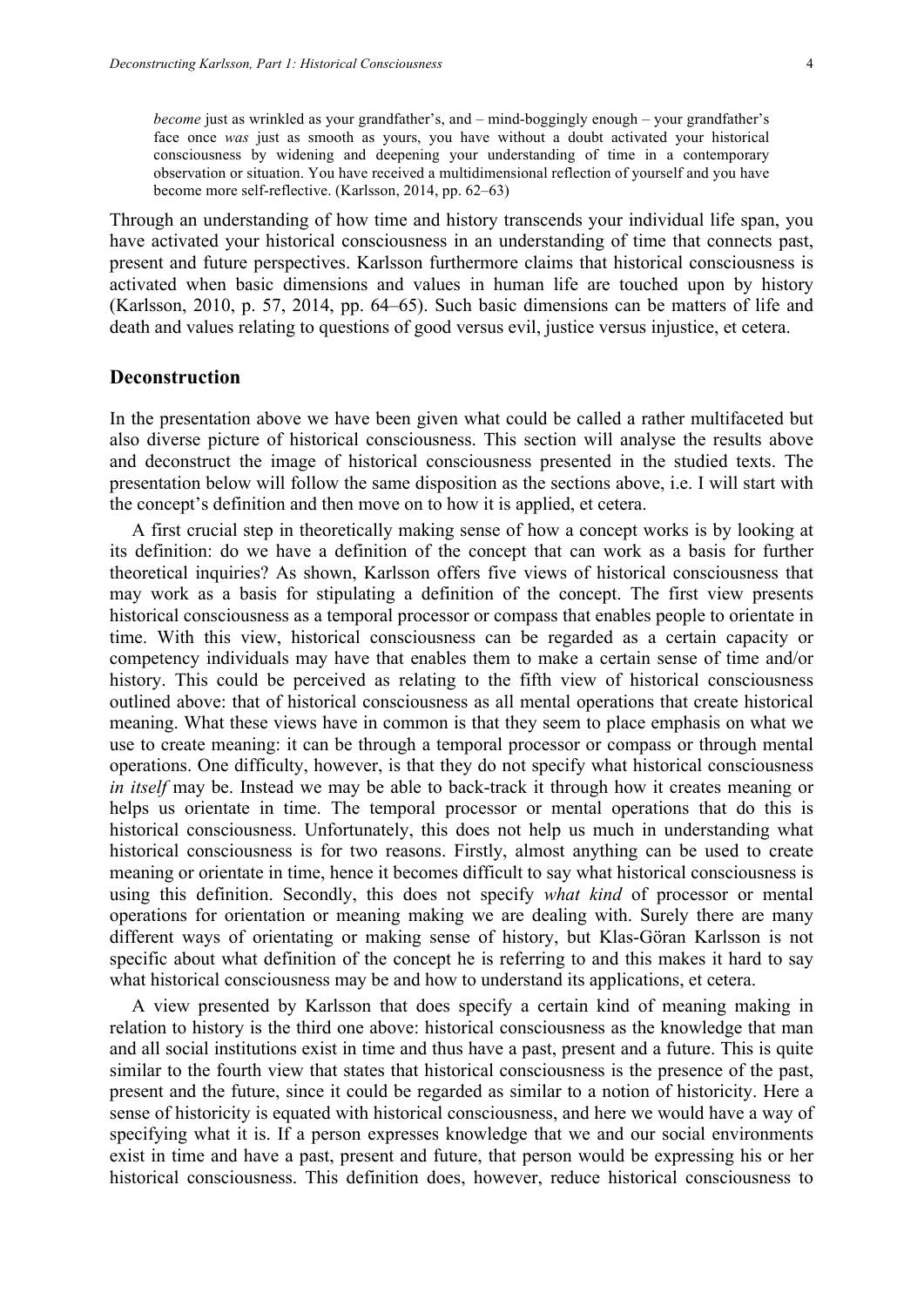something rather commonplace: knowledge or understanding that we exist in time. Furthermore, this definition is not easily made compatible with the views presented above. Even if we disregard the fact that this is a completely different way of defining the concept, we are still left with the question of how knowledge of history relates to meaning making, mental operations or temporal processors that help us orientate in time.

The second view offered by Karlsson, i.e. historical consciousness as the relation between interpretation of the past, understanding of the present and perspectives on the future, is perhaps the most commonly stated definition both in Sweden and abroad (cf. Ahonen, 2005, p. 699). According to this definition historical consciousness is to be found in the relation between how we interpret the past, understand the present, and have perspectives on the future. It is, however, quite difficult to say anything about what this kind of relationship may be. The relationship could be knowledge of historicity as stipulated above, but it could also be a mere mentioning that something extends in time beyond the present. Once again, there is a risk that historical consciousness becomes something rather trivial (e.g. a statement mentioning past, present, and future perspectives on something) and is reduced to a content rather than an ability. This definition also seems to be incompatible with the view of historical consciousness as a temporal processor or mental operation previously stipulated by Karlsson. Karl-Ernst Jeismann, the alleged author of this definition of historical consciousness, also specifically warned against a view of historical consciousness that reduces it to deal with content rather than cognitive abilities (Jeismann, 1997, p. 43). We will return to Jeismann's view of the concept in the following section.

Hence, the views offered by Karlsson include a number of tensions that render a definition of the concept cumbersome. According to the view presented here, it is problematic to claim that historical consciousness is a relationship between interpretation of the past, understanding of the present and perspective on the future, and a mental processor we use to orientate in time, for instance. This does not mean that it is impossible to encompass these aspects of historical consciousness (as I will try to show in the following section), but we cannot easily do it by using multiple and seemingly conflicting views of the concept. This becomes more obvious when we come to apply or operationalise the concept. The applications of the concept that Karlsson stipulates are all focussed on cognitive abilities individuals may have: we use historical consciousness to make sense of things, create meaning in our lives, and to orientate ourselves. To try to make sense of how and why this is the case, we need not only a clear-cut definition to work with but also some kind of theoretical connection between the concept and its application. It is one thing to claim that historical consciousness is a mental processor that we apply to make sense of things, and another to argue why this is the case and show how it may work theoretically. No such definition is offered by Karlsson and neither are any direct suggestions provided as to why historical consciousness does what it is claimed to do.

One example given by Karlsson that may be used to try to make sense of how historical consciousness works is the one presented above where a presumed child's historical consciousness is activated when he or she realises that he or she will grow just as old as his or her grandfather and that his or her grandfather once was just as young as he or she is now. Karlsson claims that the child's historical consciousness has "without a doubt" been activated through this extended temporal understanding, i.e. the child has come to realise that time extends beyond her own personal perspective both into the past and into the future. It is, however, difficult to analyse what this understanding specifically is and how we are to understand what it could mean to the child. Determining what this understanding is depends on what definition of the concept we choose to work with. If we take historical consciousness to be the relationship between past, present and future, we may say that the child's understanding is that there is in fact such a relationship and that this would be tantamount to his or her historical consciousness. We are then left with the question of how we are to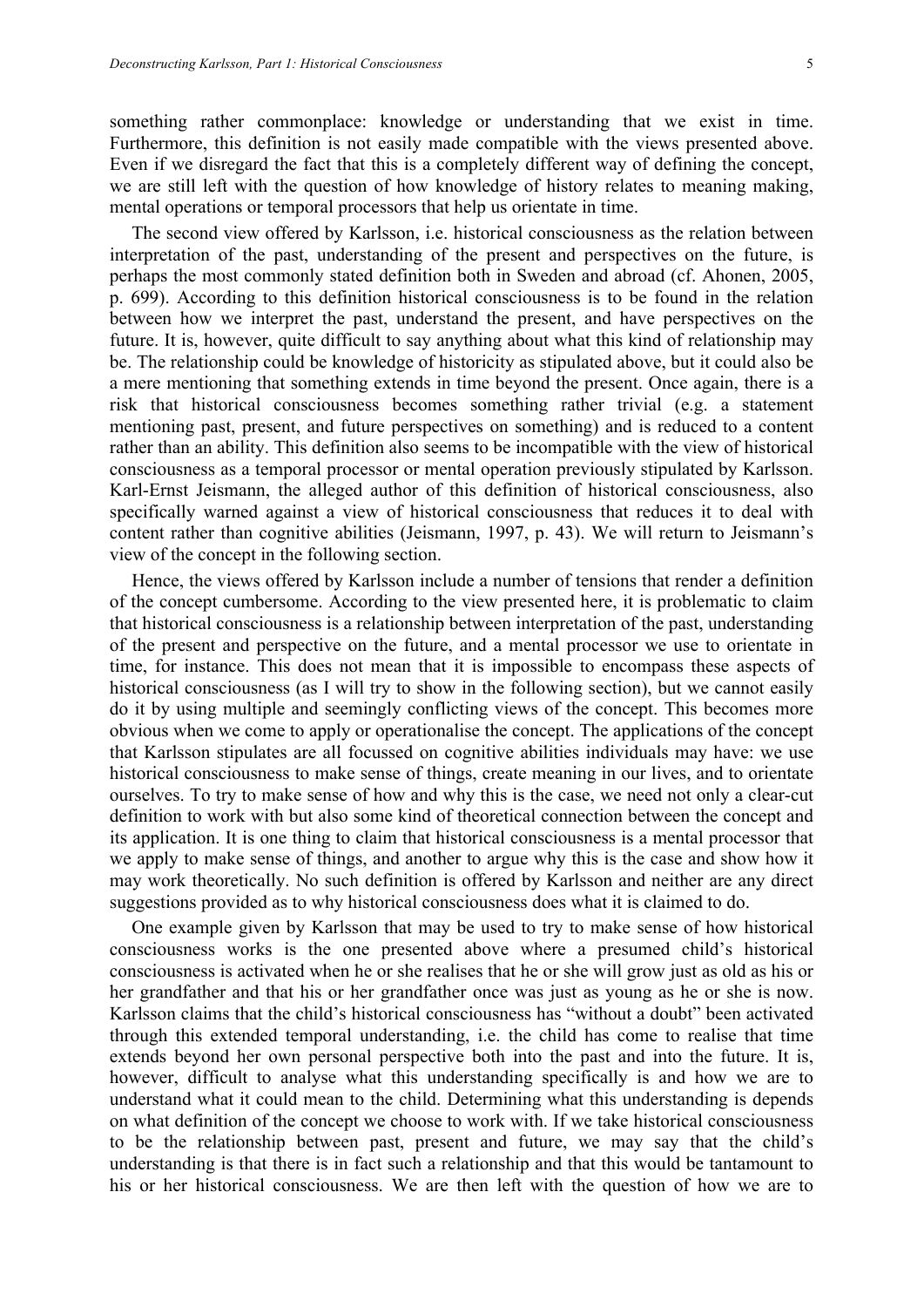understand what this realisation means to the child: how does this realisation affect her identity construction, meaning making and orientation in time? What happens to the child's cognitive understanding of time apart from the fact that he or she realises that it extends beyond her own horizon? If we take historical consciousness to be a mental process or compass, we are left with the problem of figuring out how this process works: the child reaches an understanding of extended time but how does that affect her temporal processor or compass and, furthermore, how does it relate to her sense of orientation and meaning making? We can certainly assume that an understanding of extended time does all these things to an individual, but we have few reasons to think this to be the case using Karlsson's view of the concept.

I have now touched upon what I perceive to be problematic aspects of how Klas-Göran Karlsson presents historical consciousness in the texts studied. Since we are offered multiple views of historical consciousness in these texts, it is difficult to render a clear-cut definition to work with. This results in difficulties in theoretically connecting the concept with its applications and uses. Furthermore, since these applications are different and not entirely compatible, we cannot use all of the possible definitions stipulated. It has indeed been argued that it may be futile to settle on just one definition of historical consciousness and that it could be beneficial to work with many versions of the concept (cf. Körber, 2015, pp. 6–7). While this may well be the case, we are still presented with difficulties of theoretically making sense of the concept due to the imprecision and vagueness highlighted above. In my view, we need sharp tools in order to perform complicated tasks. This vagueness regarding what the concept should be understood to be results in difficulties in understanding how the concept relates to its applications and functions, and how it is operationalised, particularly since we are not given any arguments as to why this might be the case. I do not take this to mean that the concept should be abandoned, but rather that we should engage with it theoretically to try to deal with the difficulties I have highlighted above. In the next section I will propose an understanding of historical consciousness that I believe manages to evade some of the difficulties we have encountered and theoretically specify how the concept relates to its applications and functions.

## **Reconstruction**

According to my main argument above, the basic difficulty in understanding historical consciousness in Klas-Göran Karlsson's work is that he makes use of various views of the concept that are not identical and compatible with each other. To solve this problem I will propose one particular definition of the concept and try to argue how we could use this definition to build a coherent and comprehensive theory of historical consciousness. Due to reasons of scope and space, this theory will be of a more general kind and all aspects of it could be the object of further theoretical investigation, but I still hope that it may be able to point in the direction we might go with the concept. I am fully aware that this is merely one of many ways of understanding historical consciousness, but it is the one I presently feel is most worth pursuing.

German historian Karl-Ernst Jeismann is by many perceived to be the first to offer a definition of historical consciousness (cf. Eikeland, 1997, pp. 77–79) and he is also generally ascribed the definition of historical consciousness as the relation between interpretation of the past, understanding of the present and perspective on the future, as I have shown above. If we turn to how Jeismann defines the concept in the first edition of the *Handbuch der Geshichtsdidaktik* from 1979, we find that: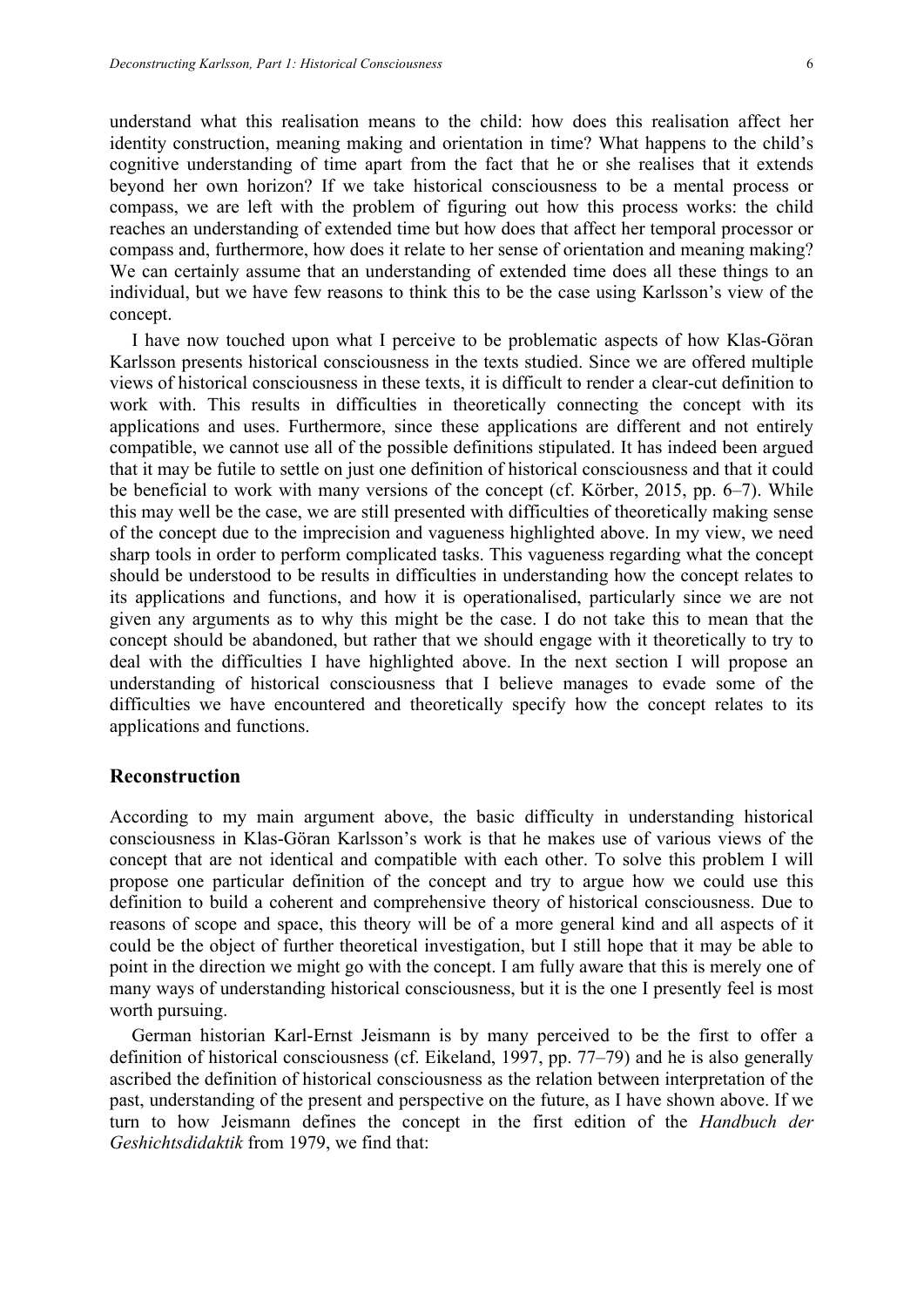By historical consciousness we mean the permanent presence of the awareness that mankind and all social institutions and forms of co-existence created by us exist in time, i.e. they have an origin and a future and represent nothing unchangeably or unconditionally (Schieder, 1974, p. 78f). Besides the mere knowledge of or interest in history a historical consciousness also incorporates the relationship between interpretation of the past, understanding of the present and perspective on the future. Since history cannot be perceived as an image of past realities, but can only be made aware through selection and interpretive reconstruction, historical consciousness is the awareness that the past is present in representations and conceptions. "History is the reconstruction, by and for the living, of dead people's lives. Thus history is born through the contemporary interest that thinking, suffering and acting people have for exploring the past" (Aron, 1961, p. 17). (Jeismann, 1979, p. 42)

This definition is interesting for a number of reasons. We find that Jeismann does not define historical consciousness as the relation between interpretation of the past, understanding of the present, and perspective on the future (that is commonly held to be the actual definition of the concept), but rather as the permanent presence of the awareness that mankind and all social institutions and forms of co-existence created by us exist in time. Further, he sees the relation between past, present and future as one of the constituents of historical consciousness together with an interest in history and knowledge of historical facts.

I find Jeismann's view of the concept to be a plausible one for reasons I will try to give below. To begin with, he specifies not only what historical consciousness is (i.e. awareness of historicity), but we are also given explanations of what this awareness consists of (i.e. knowledge of and interest in history, and a relationship between past, present, and future), and what kind of meaning-making that historical consciousness endows people with: an understanding of history as contextually contingent reconstruction. As I understand Jeismann's view of historical consciousness, an application of temporal dimensions to history will lead to an understanding that history is always constructed in a context by someone for a particular reason. This understanding will in turn lead to an awareness of historicity not only regarding history and representations thereof, but also concerning our own representations and conceptions. Thus, historical consciousness could be regarded as a kind of hermeneutic concept that engages with the totality of the interpretive process (Gadamer, 1975, pp. 47–48; Thorp, 2016, pp. 46–50). Not only is history contextually contingent, but also our own representations and conceptions of it. This, in turn could also be argued to relate to how we come to perceive ourselves and others since we may come to appreciate the contingencies that lay behind our perceptions and thus engage with these both regarding ourselves and others.

If we try to relate this view of historical consciousness to how Klas-Göran Karlsson presents the concept, there may be a way of circumventing the problems highlighted above. The awareness of historicity we have stipulated as a definition of historical consciousness can be regarded as equal to the knowledge of historicity, the temporal processor or compass, and the mental operations presented by Karlsson. Knowledge of historicity leads to an awareness of historicity both regarding history and our conceptions of it, which could in turn be viewed as a mental operation or a temporal processor or compass. The relation between our interpretation of the past, understanding of the present and perspectives on the future, should not be regarded as a definition of historical consciousness but rather as a constituent of it that together with our interest for history and knowledge thereof, works to enable us with an awareness of historicity perceived as an understanding of history as characterised by contextual contingency. This awareness can then in turn be applied to enable us to situate us in an extended temporal flow that give meaning to our lives and allows us to orientate and create meaning and construct our identities according to this contextual contingency. This could also be perceived as functioning as a cause for agency since we are both created by and creators of history, i.e. through our awareness we realise that we cannot escape this fact. It could further be argued to function as a kind of language (i.e. the awareness makes us talk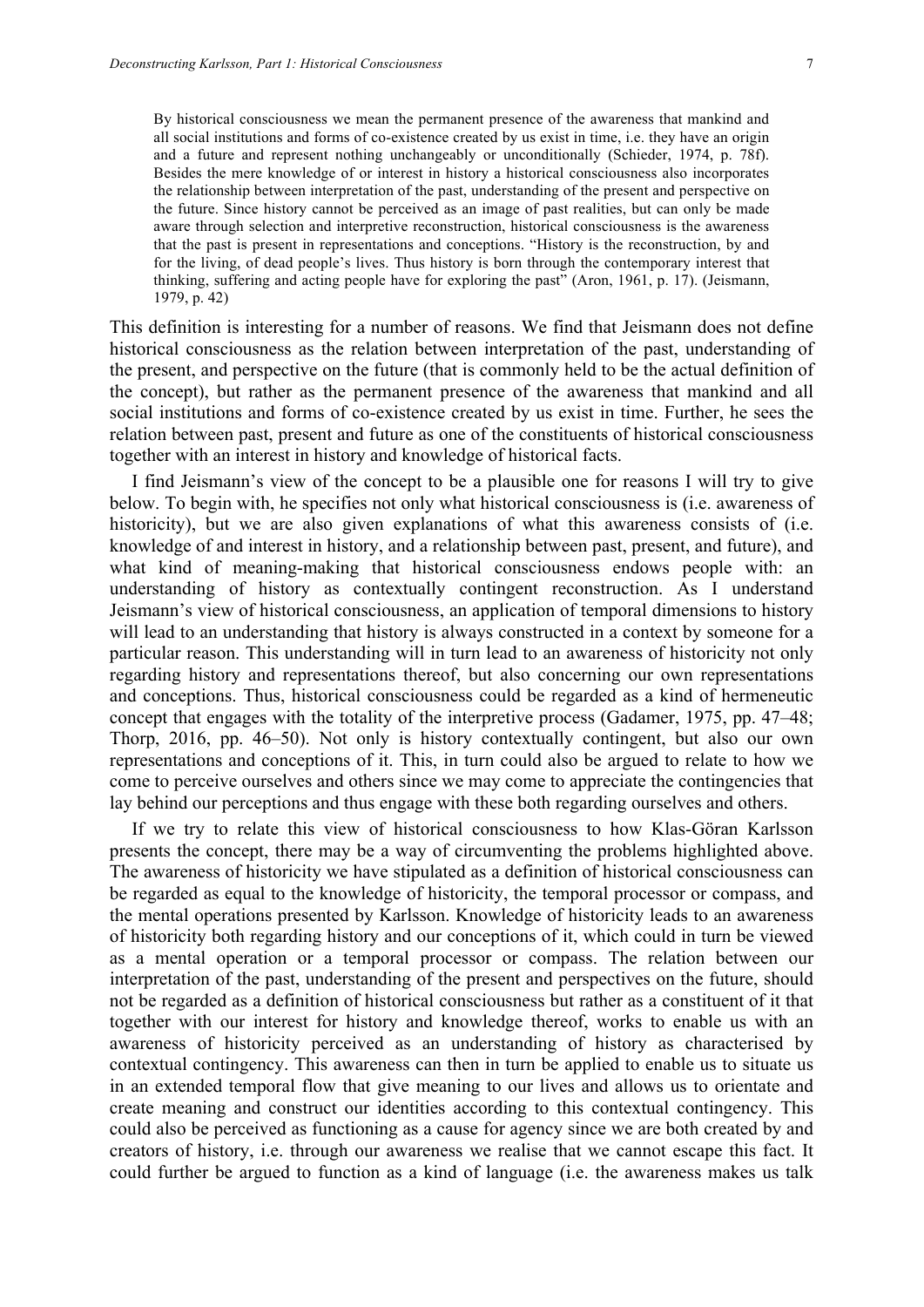about history in a certain way) that will help us to articulate histories to give a meaningful temporal direction in time (in the sense that it stresses the contextual contingencies inherent in all approaches to history). This kind of understanding can then be used to confirm and justify our present knowledge and social relationships in a way that conforms to this awareness of contextual contingency, i.e. our knowledge and social relationships are just as contextually contingent as all other kinds of knowledge and social relationships.

Finally, regarding the example Karlsson gives us where a child's historical consciousness is activated through a realisation that his or her grandfather's face once was not wrinkled and that his or her own face once will be, we could maybe claim that what the child has experienced was maybe not an activation of his or her historical consciousness, but an understanding of how temporal perspectives may change our perspective of things, a prerequisite for historical consciousness according to the view presented here.

#### **Concluding remarks**

Heeding the call from Swedish professor of history Klas-Göran Karlsson, that Swedish history didactics is in need of more deconstruction, if not pulverisation, of his work, this paper analysed how Karlsson presented historical consciousness in some of his recently published work. The analysis finds that while Karlsson provides us with many reasons why historical consciousness should be perceived to be an important history didactical concept, we are presented with a rather multifarious and in certain aspects problematic view of the concept. According to the argument presented here, we are encountered with difficulties in how to understand the concept and its applications and functions that stem from how Klas-Göran Karlsson defines the concept. To remedy these problems, I suggested a move towards a hermeneutic view of the concept as awareness of historicity that enables us to appreciate and engage with history as contextually contingent reconstruction of past realities, drawing on a re-examination of the definition provided by Jeissmann (1979). I then tried to show how this understanding of the concept may be used as one way of circumventing the problems concerning historical consciousness in the studied texts.

While the argument presented in this paper is limited in many ways, my wish is that it could be regarded as a contribution to the field of history didactics both in Sweden and abroad. A view of historical consciousness as awareness of historicity and contextual contingency may be a way of arguing the concept's importance and relevance in history and history didactics both in Sweden and abroad. Furthermore, this paper also highlights the importance of Karlsson's research, not only regarding how we should understand the field of history didactics and one of its central notions, but also concerning the challenges that lay ahead in future history didactical research.

#### **References**

- Ahonen, S. (2005). Historical consciousness: a viable paradigm for history education? *Journal of Curriculum Studies*, *37*(6), 697–707.
- Duquette, C. (2011). *Le rapport entre la pensée historique et la conscience historique. Elaboration d'une modèle d'interprétation lors de l'apprentissage de l'histoire chez les élèves de cinquième secondaire des écoles francophone du Québec*. Québec: Université de Laval.
- Eikeland, H. (1997). Begrepet historiebevissthet, historiedidaktisk forskning og dannelse av historiebevissthet. In S. Ahonen, P. Arola, C. Karlegärd, A. Kohlert, S. Lorentzen, & V. O.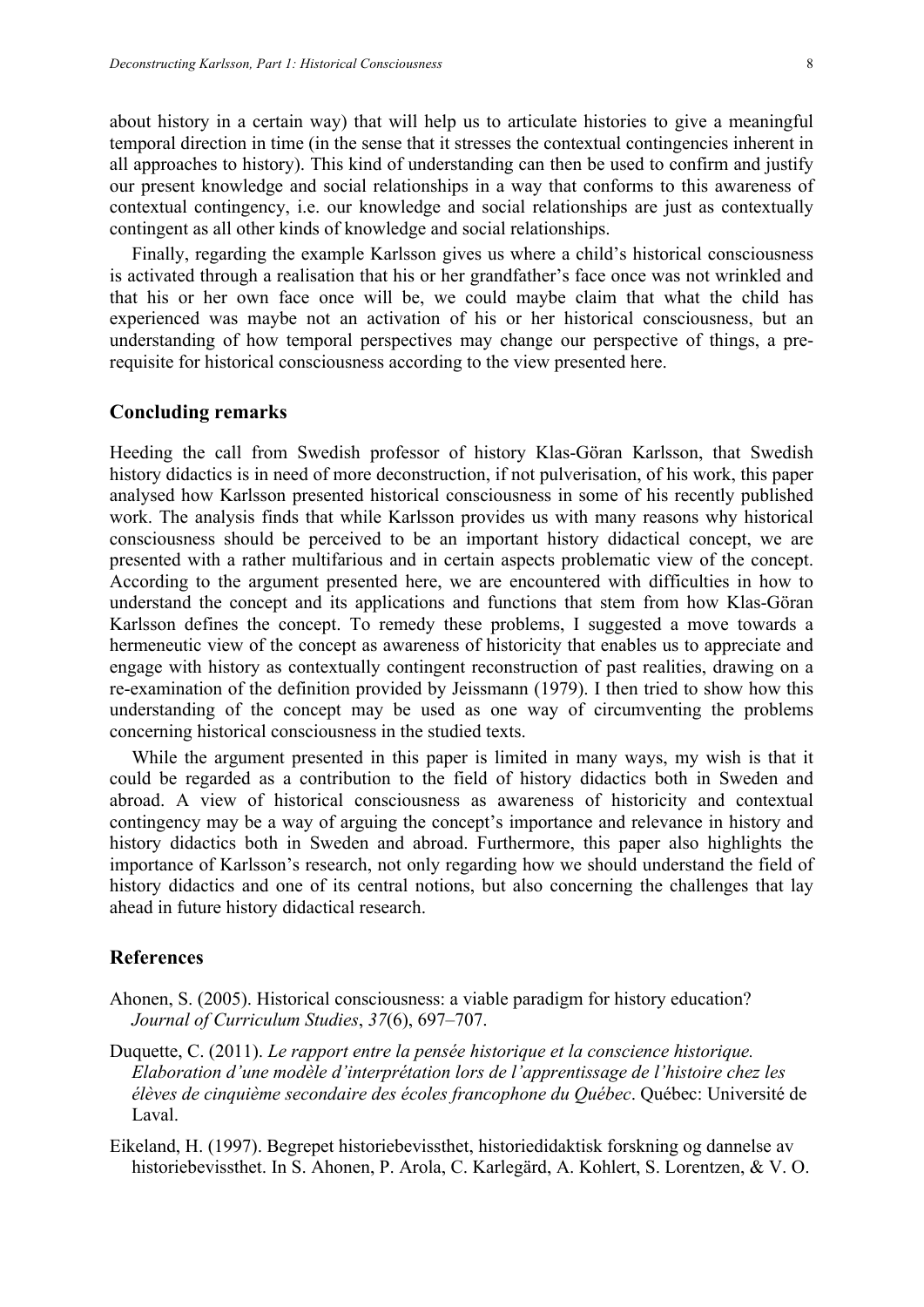Nielsen (Eds.), *Historiedidaktik i Norden 6: historiemedvetandet - teori og praksis* (pp. 77–102). København: Institut for historie og samfundsfag, Danmarks Lærerhøjskole.

- Gadamer, H.-G. (1975). The Problem of Historical Consciousness. *Graduate Faculty Philosophy Journal*, *5*(1), 8–52.
- Jeismann, K.-E. (1979). Geschichtsbewußtsein. In K. Bergmann, A. Kuhn, J. Rüsen, & G. Schneider (Eds.), *Handbuch der Geschichtsdidaktik* (1st ed., pp. 42–45). Düsseldorf: Pädagogischer Verlag Schwann.
- Jeismann, K.-E. (1997). Geschichtsbewußtsein Theorie. In K. Bergmann, K. Fröhlich, A. Kuhn, J. Rüsen, & G. Schneider (Eds.), *Handbuch der Geschichtsdidaktik* (5th ed., pp. 42– 44). Hannover: Kallmeyer'sche Verlagsbuchhandlung.
- Karlsson, K.-G. (2009). Historiedidaktik: begrepp, teori och analys. In U. Zander & K.-G. Karlsson (Eds.), *Historien är nu: en introduktion till historiedidaktiken* (pp. 25–70). Lund: Studentlitteratur.
- Karlsson, K.-G. (2010). *Europeiska möten med historien. Historiekulturella perspektiv på andra världskriget, förintelsen och den kommunistiska terrorn.* (1st ed.). Stockholm: Atlantis.
- Karlsson, K.-G. (2011). Historical consciousness The fundament of historical thinking and history teaching. In P. Eliasson, C. Rönnqvist, & K. Nordgren (Eds.), *The processes of history teaching: an international symposium held at Malmö University, Sweden, March 5th-7th 2009* (pp. 34–41). Karlstad: Karlstads universitet.
- Karlsson, K.-G. (2014). Historia, historiedidaktik och historiekultur teori och perspektiv. In K.-G. Karlsson & U. Zander (Eds.), *Historien är närvarande: historiedidaktik som teori och tillämpning* (pp. 13–89). Lund: Studentlitteratur.
- Körber, A. (2015). Historical consciousness, historical competencies and beyond? Some conceptual development within German history didactics.
- Körber, A. (2016). Translation and its discontents II: a German perspective. *Journal of Curriculum Studies*, *48*(4), 440–456.
- Ludvigsson, D., Nordgren, K., Ahonen, S., Kvande, L., Karlsson, K.-G., & Nielsen, C. T. (2016). Rundabordsdiskussion: Var står historiedidaktiken idag? *Scandia : Tidskrift för historisk forskning*, *2015*(2).
- Schüllerqvist, B. (2006). Kanon och historiemedvetande två centrala ämnesdidaktiska begrepp. In L. Brink & R. Nilsson (Eds.), *Kanon och tradition: ämnesdidaktiska studier om fysik-, historie- och litteraturundervisning* (pp. 131–148). Gävle: Lärarutbildningen, Högskolan i Gävle.
- Seixas, P. (2016). Translation and its discontents: key concepts in English and German history education. *Journal of Curriculum Studies*, *48*(4), 427–439.
- Thorp, R. (2013). The Concept of Historical Consciousness in Swedish History Didactical Research. In J. Wojdon (Ed.), *Cultural and Religious Diversity and Its Implications for History Education* (pp. 207–224). Schwalbach: Wochenschau Verlag.
- Thorp, R. (2016). *Uses of history in history education*. Umeå: Umeå universitet.